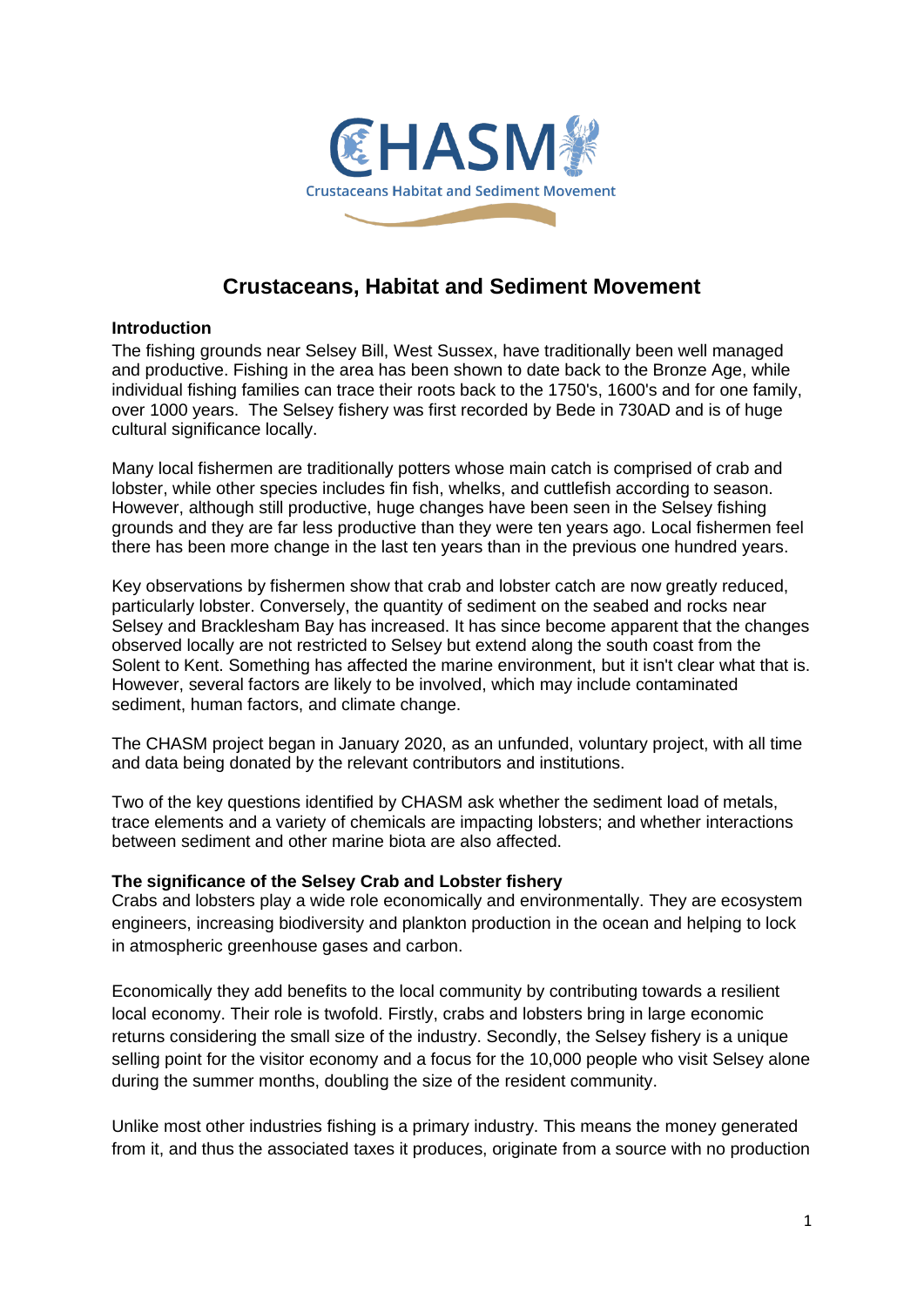costs. As such it is a feeder industry to the local economy rather than a service industry which relies on the existence of other activities to facilitate it.

The sea surrounding the peninsula and those who use it, such the fishery and the plants and animals that should thrive in it, are key components of the [blue carbon economy](https://media.mcsuk.org/documents/BlueCarbon_Report.pdf) whose significance is increasingly being recognised.

# **About CHASM**

The first CHASM meeting was held in January 2020 to discuss whether a project investigating the changes observed by Selsey fishermen was feasible. Participants were asked to consider how to shed light on the catch and sedimentation problems, and to recommend next steps. The aim of CHASM is to develop and deliver projects to understand the environmental changes affecting the marine environment and the fishing industry, while raising awareness of the issues.

It was felt a good understanding of the nearshore area and associated water column was needed to understand what the changes are, why they happened, and which mitigation measures are appropriate. Partnerships between the fishing industry, academic institutions, local authorities, government agencies, special interest groups and NGOs are essential in order to explore the issues. This is the basis of the CHASM partnership. Improved understanding will also benefit the economic and community perspectives by helping create a more sustainable fishing industry.

The fact that there were issues with reduced catch began to surface during the [Selsey](https://peninsulapartnership.org.uk/projects/selsey-haven/)  [Haven](https://peninsulapartnership.org.uk/projects/selsey-haven/) project that looked at whether it was feasible to build a small sustainable harbour in Selsey. The matter had become prominent by the time the cultural and oral history project [Sea's the Day](https://peninsulapartnership.org.uk/projects/seas-the-day/) took place shortly after. Funded by the National Lottery Heritage Fund, the aim was to record the stories and memories of the fishermen of Selsey Bill, which provided an opportunity for the recent problems to be articulated by the fishermen.

# **Key Project Aims:**

- **To understand the environmental, physical and climatological changes that have taken place in the Selsey crab and lobster fishing grounds, particularly within the Selsey Bill & Hounds MCZ.**
- **To determine whether the fishing grounds have been impacted by recent environmental inputs including sediment increase, sediment sources, sewage discharge and contaminants in land runoff.**
- **To understand whether the negative effects on the Selsey fishing industry can be mitigated to ensure the sustainability of both the industry and the nearshore marine environment.**
- **To gain greater support and understanding of the marine environment from local communities, visitors and authorities by improving understanding of the benefits and challenges of the open coast through partnerships and education programmes onshore and underwater.**
- **Develop affiliations with other local initiatives including the Sussex Kelp Restoration Project, CHaPRoN and Sussex Bay.**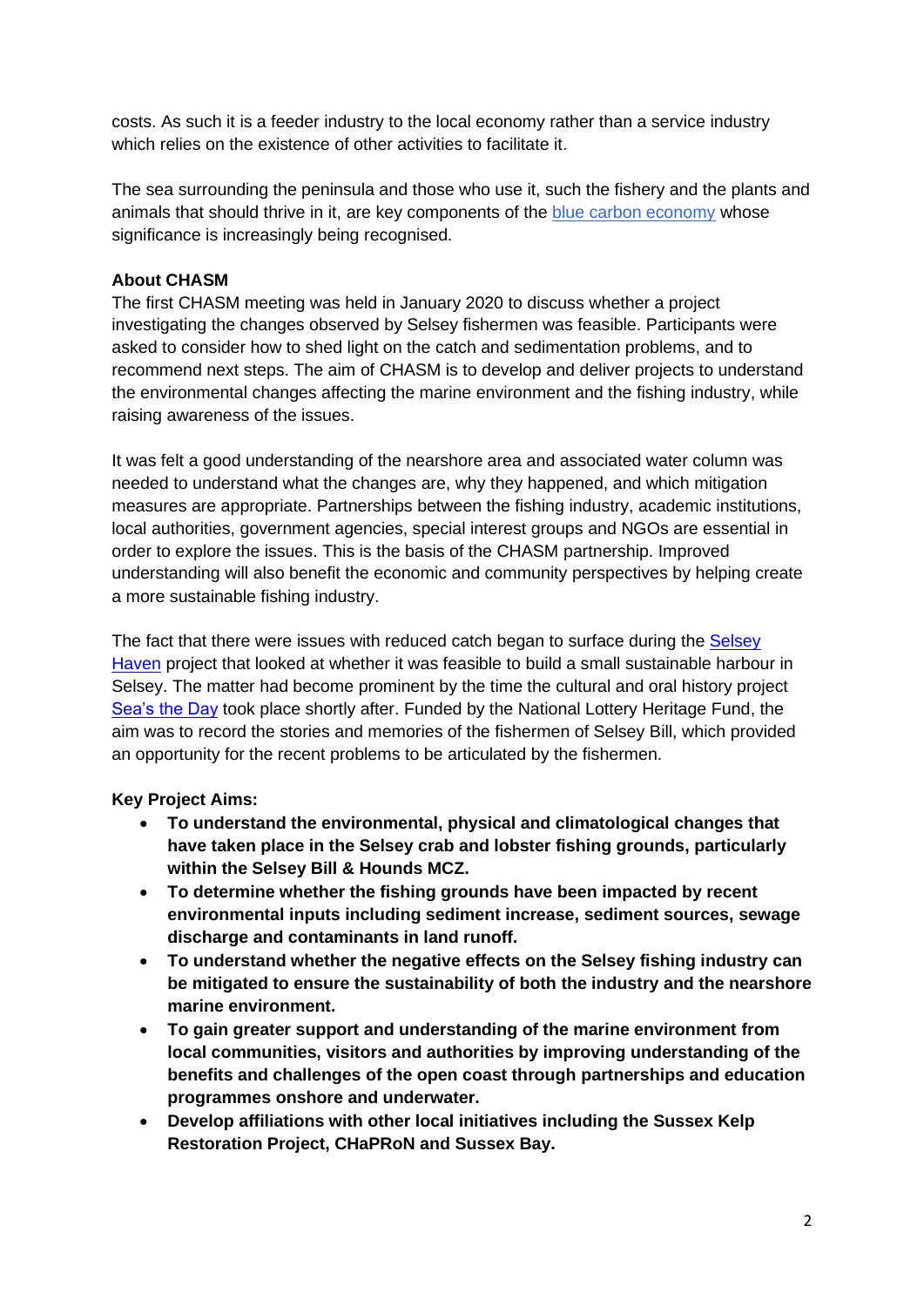#### **CHASM Project Area:**



CHASM Project sampling area. Map © Blue Marine Foundation

The area of interest is close to shore and covers the inshore fishing ground where problems were seen originally. Factors affecting the fishing grounds are likely to have originated further afield however, and sediment samples are being collected from the wider area shown on the above map.

Moving from west to east the project area extends from the mouth of Chichester Harbour, round Selsey Bill to Pagham Harbour. The southern extent includes the A1 submarine site in Bracklesham Bay; Hounds Reef; the Grounds; the Mixon; Pullar; Looe Channel; the Owers and Eastborough Head. Sediment samples have been taken from reference sites on the Hooe Bank and NAB Tower.

The Selsey Bill and the Hounds Marine Conservation Zone (MCZ) and the Solent & Dorset Coast Special Protection Area (SPA) are part of the CHASM project area. The features requiring MCZ protection include the High Energy Infralittoral Rock forming the Hounds Reef and rocky outcrops near Selsey Bill, which have traditionally been an important part of the nearshore fishing grounds. A decline in crab and lobster catches indicates that not only are these species suffering, but also raises questions about the health of the marine environment within the MCZ itself.

Neighbouring and overlapping project areas with shared interests include Selsey Bill & The Hounds Marine Conservation Zone; the Sussex Kelp Restoration Project; Medmerry Managed Realignment; Sussex Bay Project and Chichester Harbour CHaPRoN.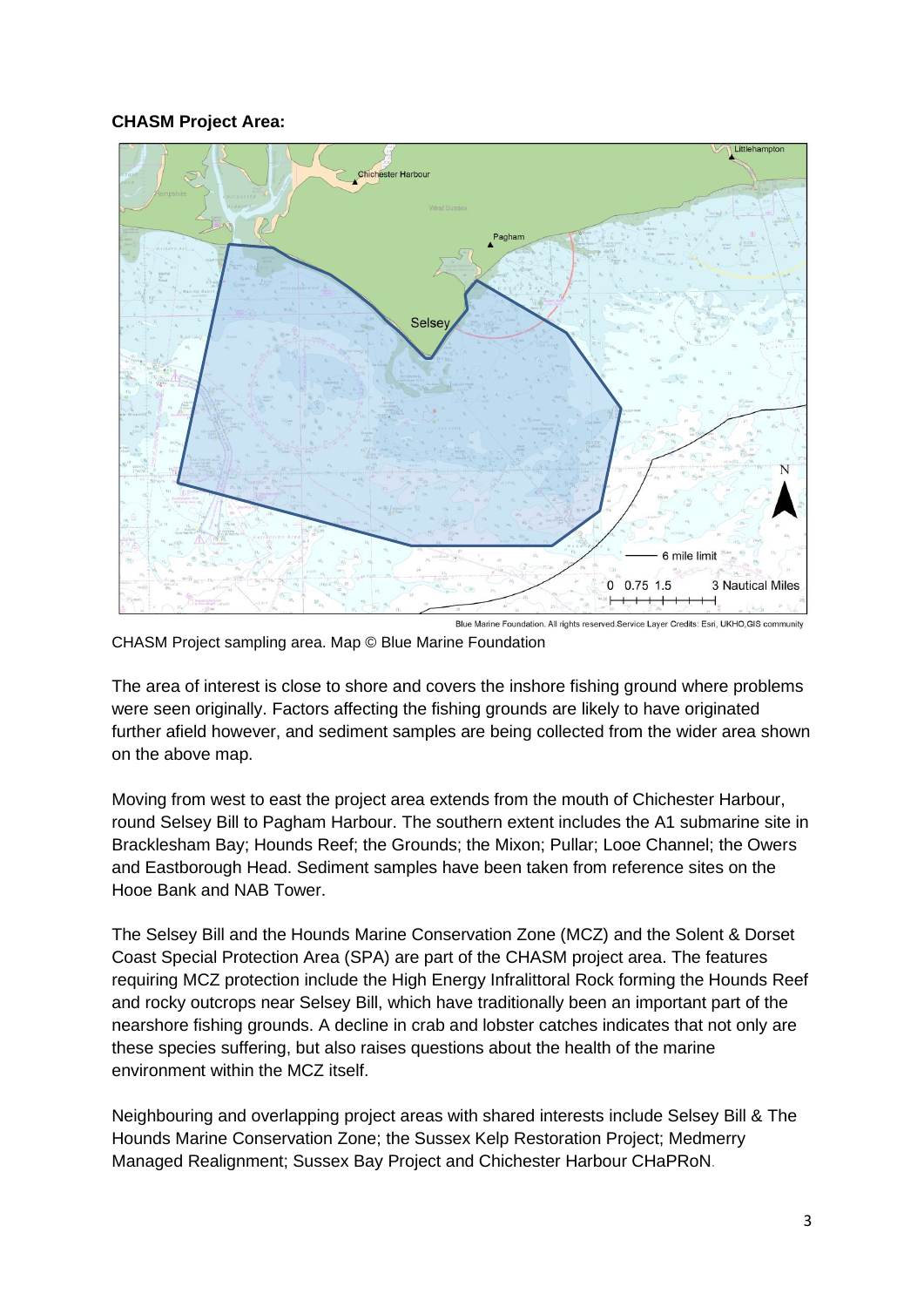#### **Marine Environment**

The sandstone seabed off Selsey Bill is a traditional a breeding ground for juvenile lobsters where they conceal themselves in the naturally occurring sandstone holes. However, a dramatic increase in sedimentation noted over the last few years has silted up the holes leaving nowhere for juvenile lobsters to take shelter. Sediment, and what it may contain, is one factor thought to have affected lobster catch on the Bill. In addition, kelp beds have been lost from the area, which provided shelter, a nursery ground, and a source of food for many species of fish and crustaceans.

Part of the nearshore Selsey fishing ground is located in the Selsey Bill & The Hounds MCZ and Solent & Dorset Coast SPA. However so much negative change has taken place in recent years that the fishing ground today isn't thought to represent the sustainable ground seen when the MCZ was being considered over ten years ago. Ideally the area should be improved to the standards observed originally rather than be protected in its current state, but much depends on whether the changes have been man made and reversible, or natural. Natural England will review the MCZ Conservation Advice in 2022 and intends to take new evidence into account, including CHASM findings.

A neighbouring project with similar marine environmental interests is the Sussex Kelp Restoration Project that aims to restore kelp beds along the Sussex coast. The Sussex Wildlife Trust, Sussex IFCA and partners are delivering the initial stages of the project. CHASM and the Sussex Kelp Restoration Project are looking for joint areas for research to enable both projects to make more effective progress.

The Selsey fishery is a productive fishery despite the current challenges. The monetary values shown in the annual figures of the Marine Management Organisation (MMO) Landings Data represent the value of catch sold to market and therefore to the Selsey economy. Additional value is added when the catch is sold by restaurants or fishmongers. MMO Landings Data can be found via the following link:

[https://www.gov.uk/government/statistical-data-sets/uk-and-foreign-vessels-landings-by-uk](https://www.gov.uk/government/statistical-data-sets/uk-and-foreign-vessels-landings-by-uk-port-and-uk-vessel-landings-abroad)[port-and-uk-vessel-landings-abroad](https://www.gov.uk/government/statistical-data-sets/uk-and-foreign-vessels-landings-by-uk-port-and-uk-vessel-landings-abroad)

It is becoming far harder to maintain these catch levels because of the lack of catch available, particularly lobsters. This is known as an increase in [fishing effort,](https://secure.toolkitfiles.co.uk/clients/34087/sitedata/files/Research/SxIFCA-fishing-effort-2015-to-2019.pdf) and is one of the causes for the decline seen in small inshore fisheries.

#### **Environmental change:**

The key features of environmental change are a decline that has moved from west to east through Bracklesham Bay to Selsey Bill and beyond over the last 5-10 years. The most significant changes for the fishermen are crab and lobster decline, while changes in other species seen in the Selsey and Bracklesham areas have also been noticed. These changes are not restricted to the Selsey area. Similar decline and change have been noted westwards in coastal waters of the Isle of Wight, and east towards Shoreham, Brighton and even Kent. Decline in these locations is typified by fishermen's observations of black 'slime' on the seabed and reductions in catch.

Scuba divers in the waters adjacent to Selsey and Bracklesham provided some interesting observations with respect to changes in the marine environment.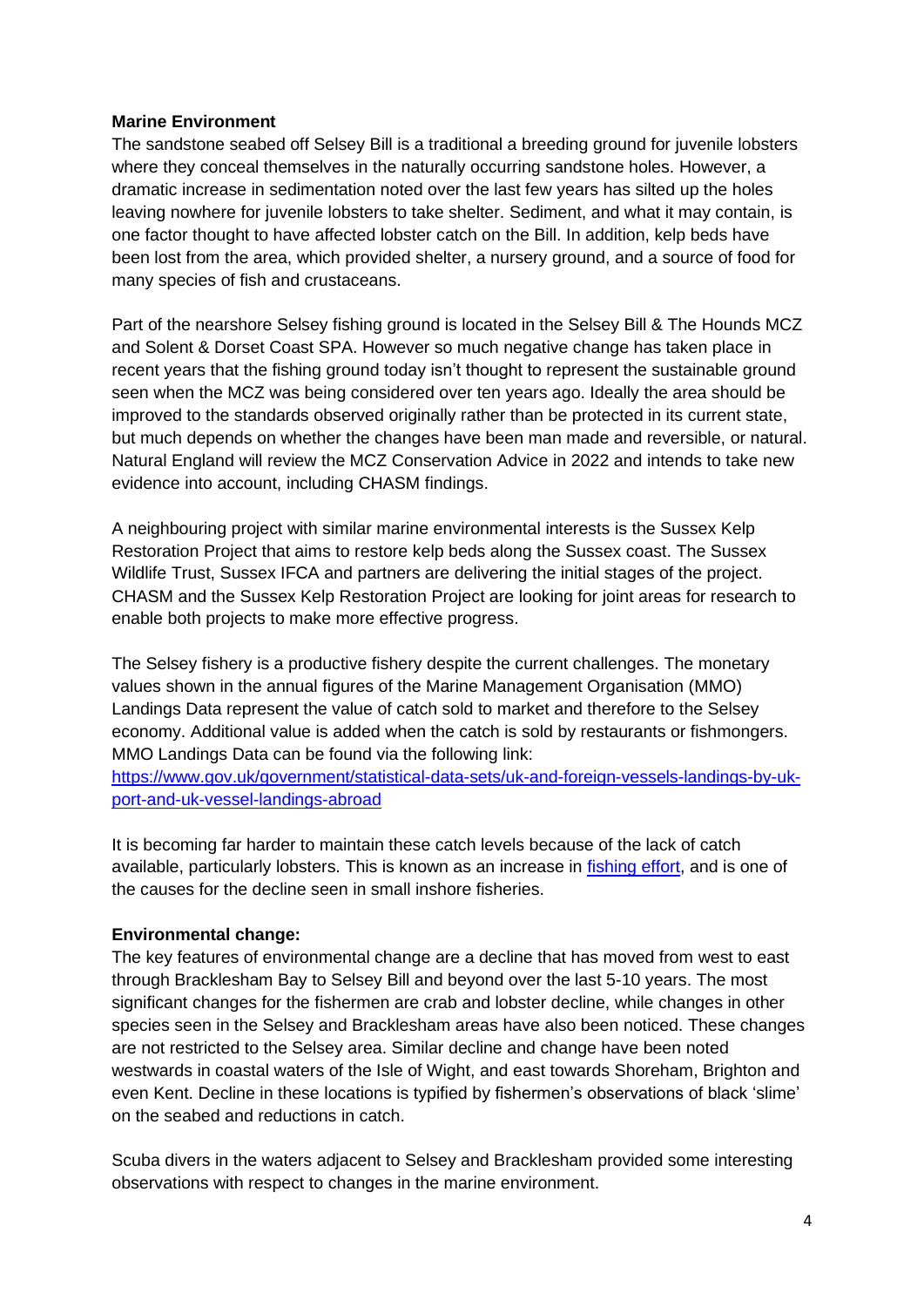Sea life on the A1 submarine, a protected wreck in Bracklesham Bay, was compromised during one year of particularly poor visibility, when diving proved impossible and marine life on the submarine died off completely. After several years the A1 site is now showing signs of recovery, but elsewhere the seabed is still barren with little weed or kelp, and few lobsters in evidence.

The impact of licenced dredging and land runoff are also considerations. It is unclear whether dredging and spoil disposal has impacted the CHASM project area or the MCZ, but future work will entail trying to identify sediment sources.

Changing weather patterns and increased storms mean sediment movement is likely to become more frequent. Sediment can come and go over long time periods and has its origin in many sources. As part of ongoing research, Brighton University is in the process of analysing sediment and how it moves in and around Medmerry. Channel Coast Observatory is analysing information on coastal change held in existing reports, data sets and satellite imagery. Interviews with fishermen have recorded their observations.

Observed changes:

- Reduced crab and lobster catch, particularly lobster.
- Increased crab \ lobster mortality while still in in pots and shortly after being caught.
- Changes in marine species
- Reduced water depth in the mooring area of the Selsey fishing fleet.
- Increased sediment and gravel deposits on the key crab and lobster fishing grounds both nearshore and up to 6 nautical miles offshore
- Loss of kelp from the littoral and sub littoral zone round Selsey Bill
- Divers noted reduced numbers of species and poor visibility off East Beach, Selsey
- Divers noted the lack of marine life on the A1 submarine in Bracklesham Bay, west of Selsey Bill.
- Aerial photography shows a new sand spit being generated south of Selsey Bill.

#### **Project Partners and funding**

The CHASM project began in January 2020, as an unfunded, voluntary project, with all time and data being donated by the relevant contributors and institutions. This is still the case.

CHASM has been fortunate because the problems presented by the reducing lobster and crab numbers has gained the interest and participation of several commercial, academic and government organisations. A key set of partners has shown the interest and determination to pursue the project despite the lack of external funding.

Channel Coast Observatory regularly accepts a university placement student, an Intern Coastal Process Scientist. During 2021 the task was to collate and investigate existing data sources in the CHASM project area such as bathymetry, storm data and satellite imagery.

Brighton University successfully acquired [Santander](https://www.brighton.ac.uk/santander/index.aspx) funding to finance a student dedicated to working on sedimentation within Medmerry and the CHASM project. More recently Brighton worked with the Coastal Explorer intern at Kent Wildlife Trust to develop an interactive GIS for the CHASM project.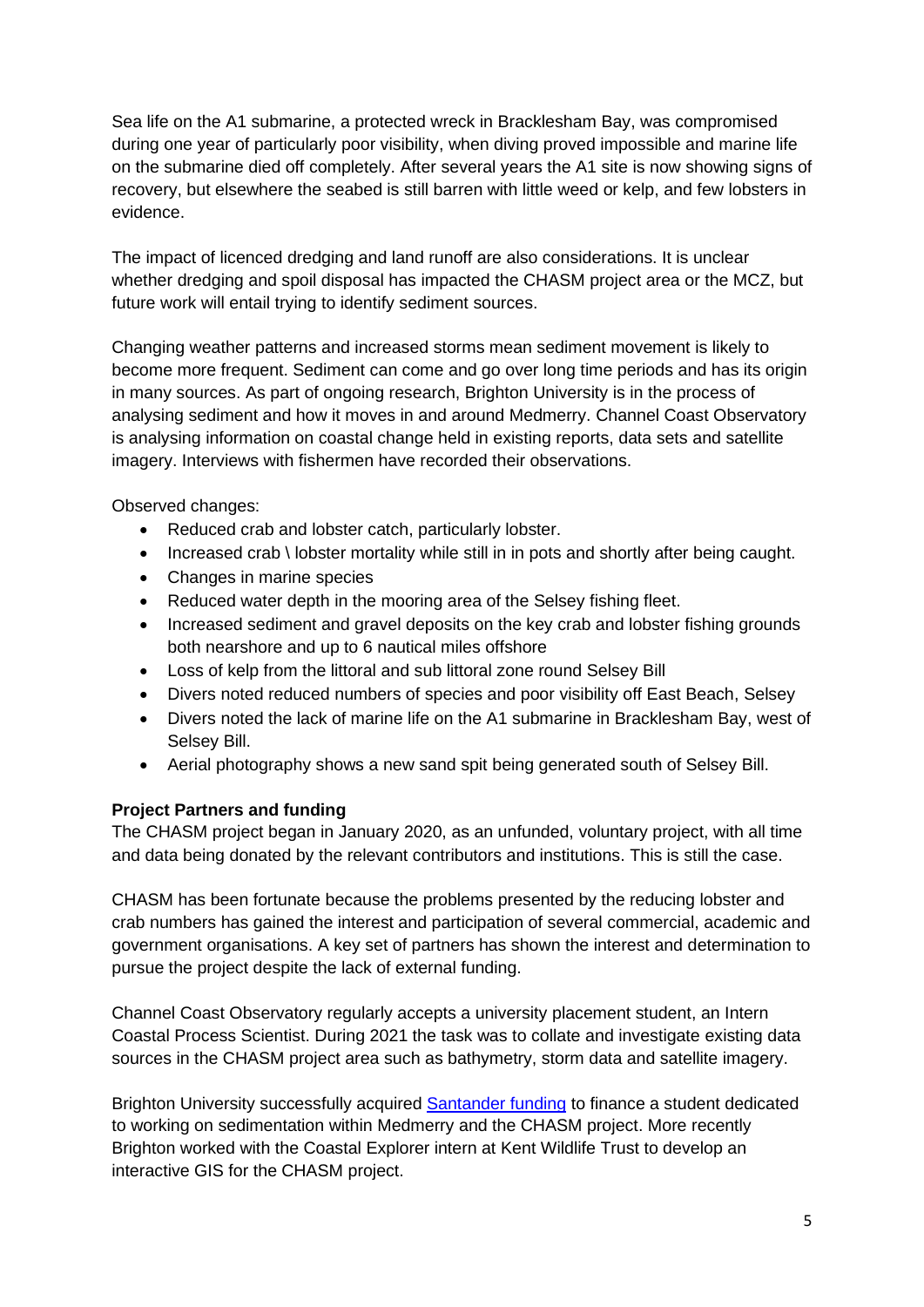# **Preliminary observations and reports:**

Channel Coast Observatory (CCO) has released a report summarising existing research held by CCO, and includes all research conducted between June 2020 and June 2021 by CCO and University of Brighton. Research into environmental factors was slow due to covid restrictions but is now underway.

Factors affecting the Selsey fishery are a more complex issue than sediment simply washing out of Medmerry and depositing on the adjacent seabed. Further investigation is needed before conclusions are reached. Should conclusions indicate pollution is responsible for the changes, there are implications for water quality, the visitor economy, and the wider community to consider.

#### **Project Developments 2022:**

- CHASM and the Sussex Kelp Restoration Project have a mutual interest in the role of sediment in the marine environment. The two projects are interested in acquiring similar environmental data and intend to work together in future.
- Blue Marine Foundation (BLUE) worked with local fishermen to establish a species baseline following the introduction of the No Trawling By Law in 2021. In future there may be the option to create a project like the [Lyme Bay Project](https://www.bluemarinefoundation.com/projects/lyme-bay/) in Selsey waters.
- University of Portsmouth is increasingly involved with CHASM. The University is the scientific lead on the Sussex Kelp Restoration Project and the Sussex Bay Scientific Partnership and is keen to sustain links between all three projects.
- The Environment Agency National Water Quality Instrumentation Service is installing sonde and telemetry equipment outside Chichester Harbour to determine the feasibility of using the instrumentation in the marine environment. Measurements of oxygen, chlorophyll and turbidity will also benefit CHASM.
- Funding

# **Project Partners:**

Key partners in CHASM, who also makeup the Steering Group, are:

- Channel Coast Observatory
- Chichester District Council
- Mulberry Marine Experiences
- Southsea Sub-Aqua Club, Historic England licence holder on A1 submarine
- University of Brighton Engineering Department

The CHASM project works closely with other local and national projects and organisations, sharing similar environmental and monitoring aims in the marine environment:

- Sussex Kelp Restoration Project (formerly Help Our Kelp)
- CHaPRoN Chichester Harbour Conservancy, Natural England
- Sussex Bay Adur & Worthing, Arun DC

## **Project Stakeholders: Stakeholder contributors:**

Blue Marine Foundation Cefas Environment Agency National Water Quality Instrumentation Service Kent Wildlife Trust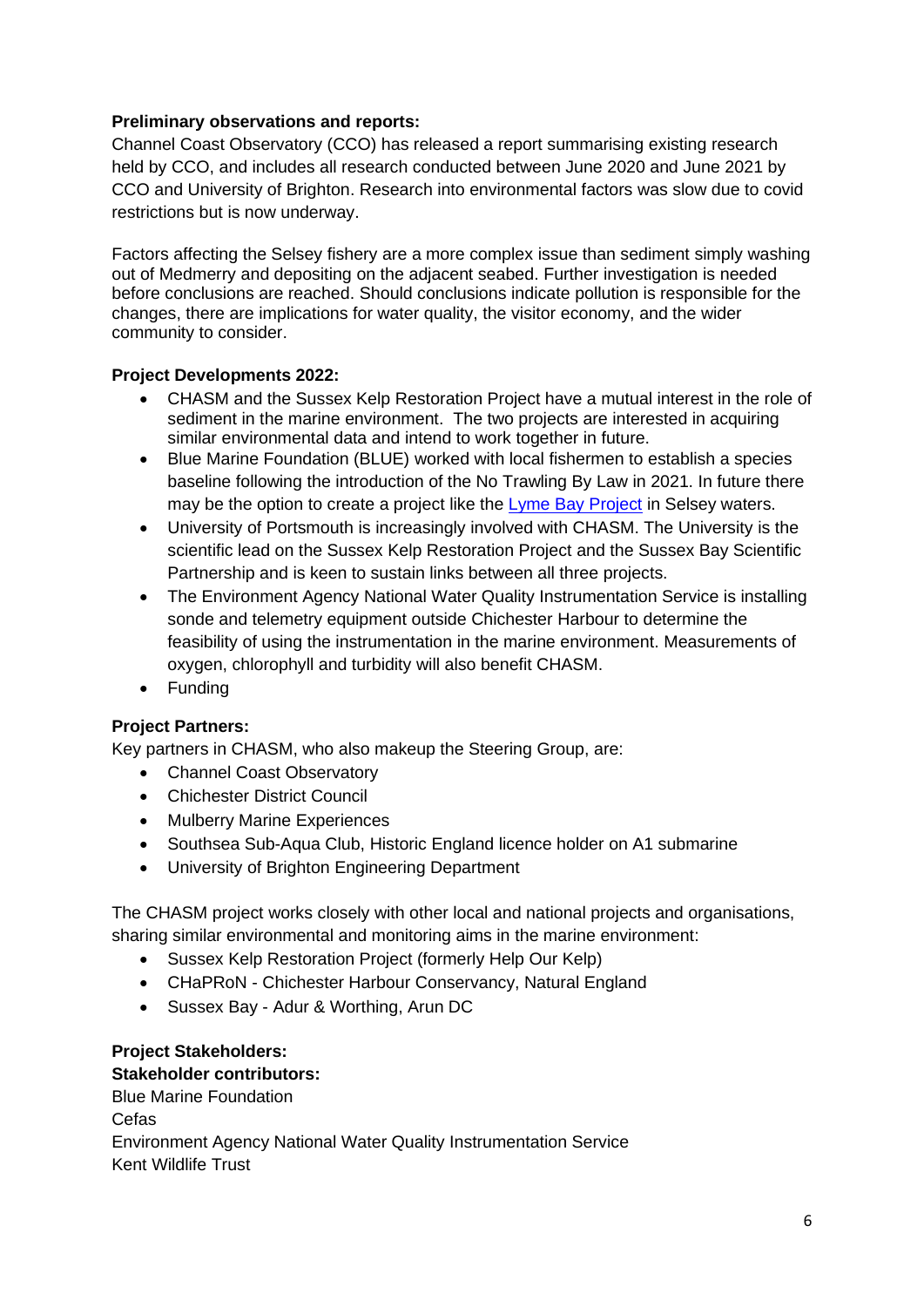National Lobster Hatchery, Padstow Sea Search, Sussex Wildlife Trust Selsey fishermen Sussex IFCA

## **Stakeholder observers:**

Agents of Change, Marine Conservation Society Chichester District Council, Senior Coastal Engineer Environment Agency Regional Strategic Team Marine Management Organisation Monteum Lobsters National Federation of Fisheries Organisations Natural England **Seafish** Selsea Fish and Lobster (processor) Selsey Town Council Shoreham Port Sussex Kelp Restoration Project (formerly Help Our Kelp) University of Portsmouth

The project is led by Jane Cunningham, MPP Project Officer, Chichester District Council

## **Appendix 1: Research summary 2021/22:**

- Fishermen's observations have been recorded in interviews. Observations noted the changes seen, the location of observed changes, and the timescales.
- Observations have also been gathered from other sea users regarding changes seen in the nearshore marine environment.
- Suitable sites for sediment collection based on fishermen's observations have been identified and mapped.
- Sediment samples are being acquired by scuba divers and Sussex IFCA for processing by CCO and University of Brighton.
- CCO has collated Topographic and nearshore data from existing data sources, and related to a timeline showing major storms and dredging. Existing data includes topographic profiles; shore change; beach volume; bathymetry; habitat and seabed mapping; wave data and sea surface temperature data.
- Shoreline changes are being investigated by CCO via the BLUECO Project. The information is being derived from a range of satellites that include Sentinel 1, Sentinel 2 and Landsat, all of which measure slightly different parameters but provide high resolution measurements in the coastal zone. The BLUECO Project is using Chichester and Pagham Harbours, and the peninsula shoreline as test sites for remote shoreline monitoring [\(https://www.noc.ac.uk/projects/blueco\)](https://www.noc.ac.uk/projects/blueco)
- Work by Brighton University on sediment pathways connected with Medmerry is underway. Geochemical analysis of sediment samples will be undertaken once covid restrictions lift.
- Brighton University has dedicated a further two students to the project for the 2021/2022 academic year.
- Kent Wildlife Trust secured funding for a Coastal Explorer Internship programme to work on CHASM and other projects for 6 months in association with Brighton